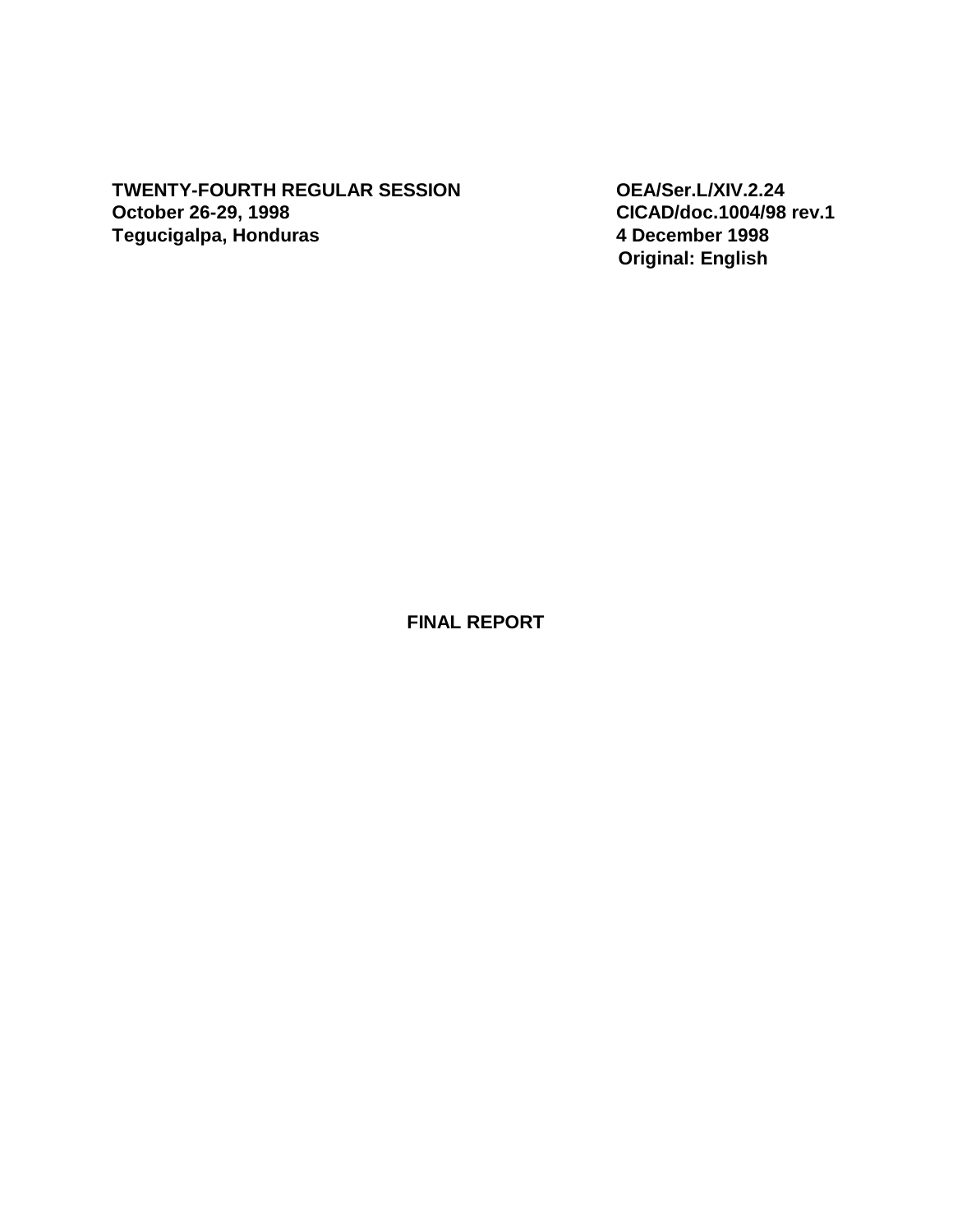#### **I. BACKGROUND**

The Statute of the Inter-American Drug Abuse Control Commission (CICAD) provides in Article 21 that the Commission shall hold two regular sessions per year, one an ordinary session, the other to address specific technical topics determined by the Commission or such other matters that require its special attention. The Statute also provides that special sessions shall be held whenever the Commission so decides, or at the request of a majority of its member states. At its twenty-third regular session, the Commission accepted the offer of the Government of Honduras, made in accordance with Article 20 of the Statute, to hold the twenty-fourth regular session in Honduras.

## **II**. **PROCEEDINGS**

#### **A. PARTICIPANTS**

#### **1 . CICAD MEMBERS**

Attending the twenty-fourth regular session of the Commission were the delegates of Antigua and Barbuda, Argentina, the Commonwealth of The Bahamas, Brazil, Canada, Chile, Colombia, Costa Rica, Dominican Republic, Ecuador, El Salvador, Guatemala, Haiti, Honduras, Jamaica, Mexico, Nicaragua, Panama, Paraguay, Peru, Suriname, Trinidad and Tobago, United States, Uruguay and Venezuela.

#### **2. PERMANENT OBSERVERS**

Also attending the twenty-fourth regular session in their capacity as Permanent Observers to the Organization of American States (OAS) were representatives of the European Commission, France, the Kingdom of the Netherlands, and Spain.

#### **3. INTER-AMERICAN SPECIALIZED ORGANIZATIONS AND INTERNATIONAL AGENCIES**

Representatives attended from the Food and Agriculture Organization of the United Nations (FAO), the Inter-American Children's Institute (IIN), the Inter-American Defense Board (IADB), the International Criminal Police Organization (INTERPOL), the International Monetary Fund (IMF), the Pan American Health Organization (PAHO), the United Nations Children's Fund (UNICEF), and the United Nations International Drug Control Programme (UNDCP).

#### **4. SPECIAL GUESTS**

Representatives of the Regional Center for Legal Development and Cooperation in Central America (CEDEJU), and of the Latin American Institute for the Prevention of Crime and the Treatment of Offenders (ILANUD) also attended the meeting.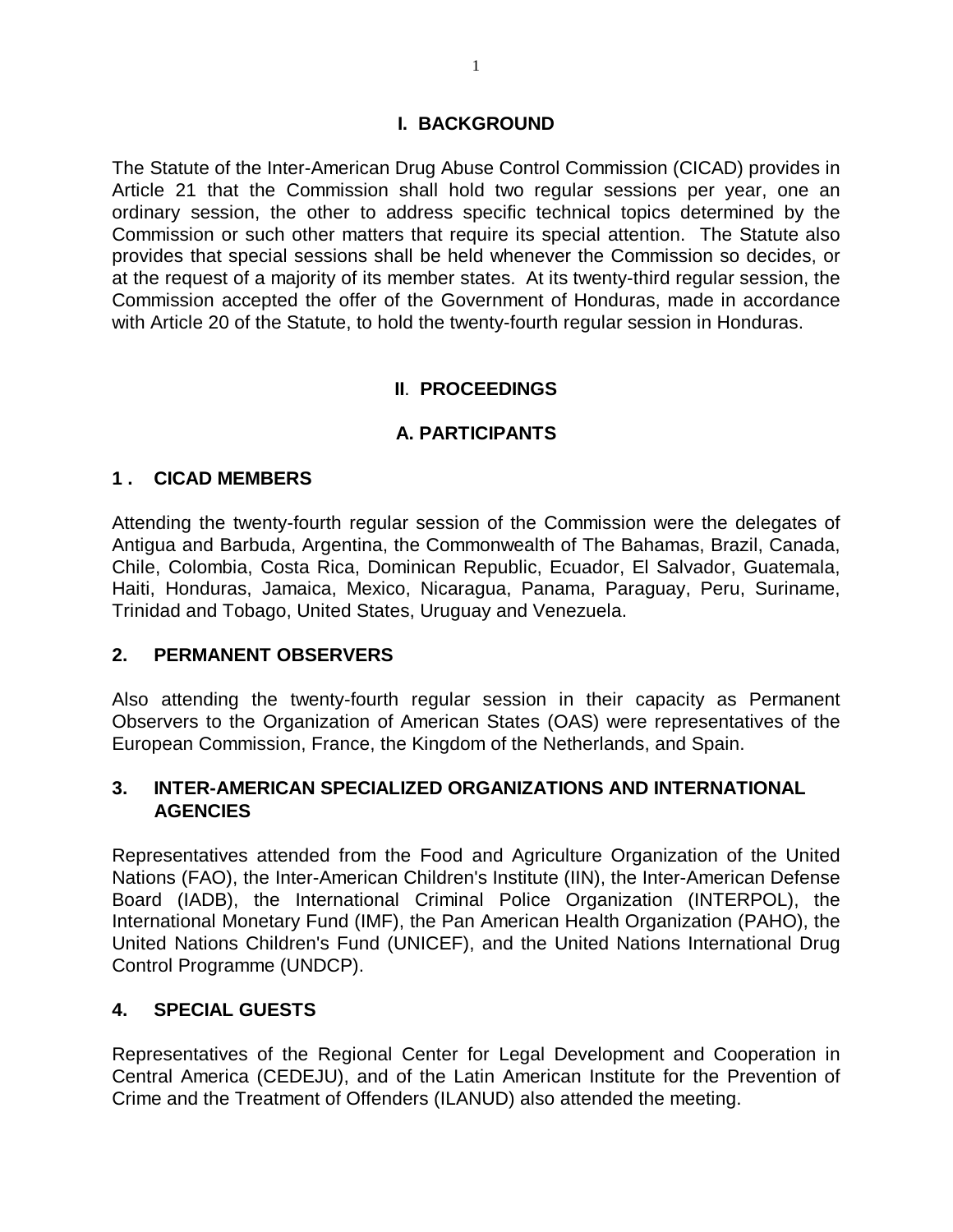The list of participants in this regular session is published as document (CICAD/doc.982/98 rev. 2).

# **B. PROCEEDINGS OF THE TWENTY-FOURTH REGULAR SESSION**

## **1. INAUGURAL SESSION**

The inaugural session was held at 9:30 a.m. on October 26, 1998 in the Convention Center of the Hotel Honduras Maya in Tegucigalpa. An opening statement was made the Chairman of CICAD, Gen. Enrique Astete Baca of Peru, and the meeting was inaugurated by Dr. Gladys Caballero de Arévalo, Designate to the Presidency of Honduras, and Chair of the Honduran National Drug Control Council.

## **2. PLENARY SESSIONS**

The Commission held a total of four plenary sessions, and considered the various items on the agenda for the twenty-fourth regular session. In view of the press of work, it decided to defer debate on agenda item 6, Implementation of the *Antidrug Strategy in the Hemisphere*: Report of the Executive Secretariat, and on agenda item 7, Use of the International Cooperation Resources received by CICAD.

# **3. CLOSING SESSION**

The closing session was held on October 29, 1998 and was addressed by Mr. David R. Beall, Executive Secretary of CICAD; and by the Chair of the Commission, Dr. Gladys Caballero de Arévalo, who declared the proceedings of the twenty-fourth regular session closed.

# **C. DECISIONS ADOPTED**

# **1. APPROVAL OF THE AGENDA AND SCHEDULE OF ACTIVITIES**

The agenda (document CICAD/doc.977/98 rev. 1) and the schedule of activities (CICAD/doc.978/98 rev. 1) were adopted without amendment.

## **2. ELECTION OF OFFICERS OF CICAD**

In accordance with Articles 22 and 23 of the Statute of CICAD as amended, the Commission proceeded to elect its officers for the term of office October 1998 - October 1999. The Principal Delegate of Honduras to the Commission, in the person of Dr. Gladys Caballero de Arevalo, was elected Chairman by acclamation. The Principal Delegate of Uruguay, in the person of Dr. Alberto Scavarelli, was elected Vice Chairman, also by acclamation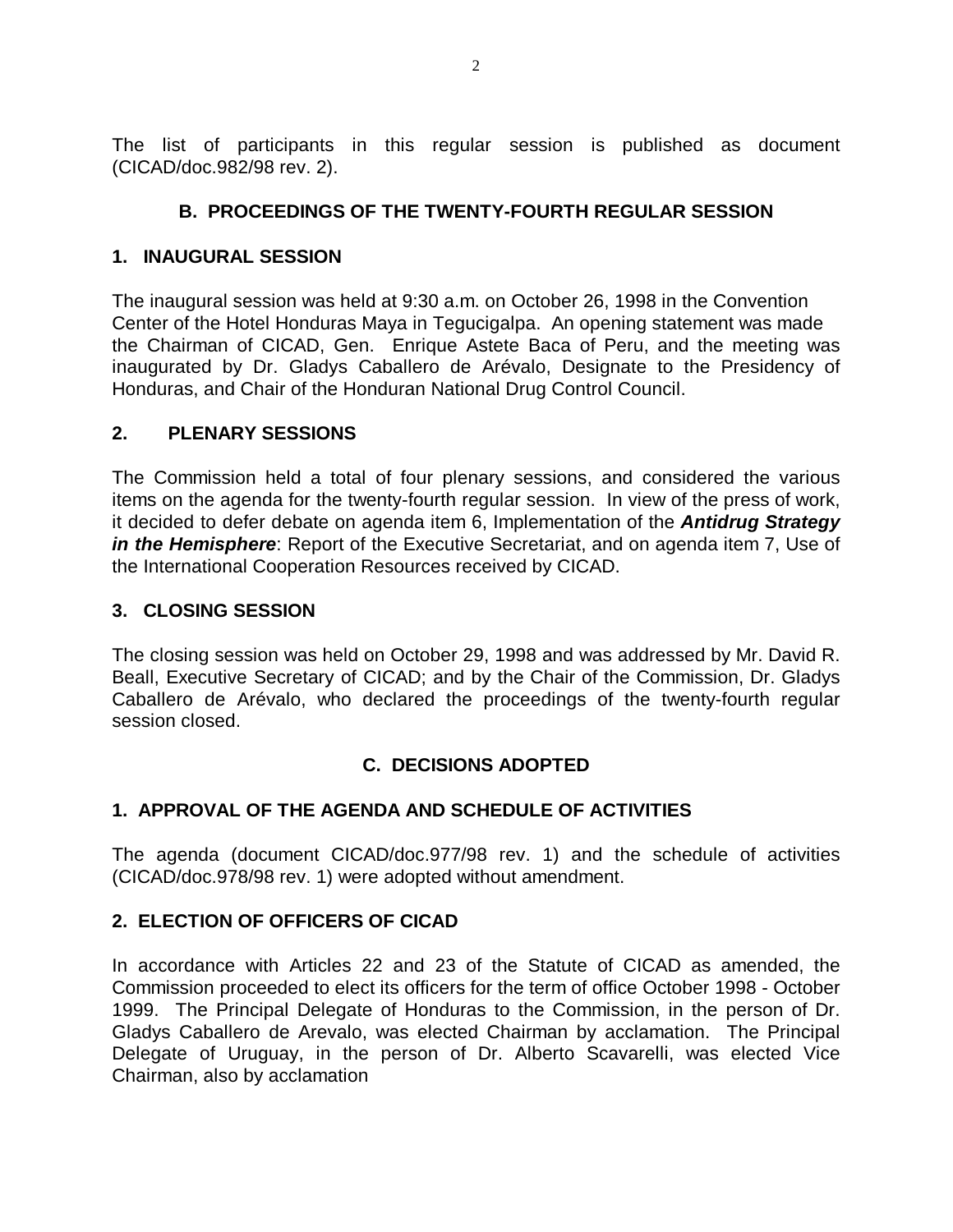#### .**3. CONSTITUTION OF THE CICAD INTER-GOVERNMENTAL WORKING GROUP ON THE MULTILATERAL EVALUATION MECHANISM**

The Commission decided to constitute itself, as a Committee of the whole, into the CICAD Inter-Governmental Working Group on the Multilateral Evaluation Mechanism (IWG-MEM), to continue discussion of the questions of process and indicators of progress, as had been agreed at the second meeting of the IWG-MEM in August 1998. The IWG-MEM met for two days under the chairmanship of Dr. Pablo Lagos of Chile, Vice Chairman of the IWG-MEM, in the unavoidable absence of the Chair, Mr. Jean Fournier of Canada.

The full Commission received the final report of the third meeting of the IWG-MEM (CICAD/MEM/doc.14/98), and decided to make reference to it in its annual report to the General Assembly, for its information.

## **4. THE DRUG PROBLEM IN THE HEMISPHERE: GENERAL EXCHANGE OF VIEWS AMONG MEMBER STATES**

The Commission heard statements from several member states on the drug problem in their countries. The Delegates of The Bahamas, Colombia, Guatemala, Haiti, Honduras, Jamaica, Panama, Paraguay, Peru, Suriname, the United States, Uruguay and Venezuela addressed various aspects of their national anti-drug programs and strategies, as well as the obstacles they face in carrying them out. Their statements are published separately as documents of the meeting.

## **5. REPORTS OF THE CHAIRS OF CICAD EXPERT GROUPS ON WORK CARRIED OUT BETWEEN THE TWENTY-THIRD AND TWENTY-FOURTH REGULAR SESSIONS**

## **a) Control of Chemical Substances.**

The Commission heard a report from the former Chair of the Expert Group on the Control of Chemical Substances, Dr. Michel Dibán of Chile. He referred to document CICAD/doc.988/98, Final Report of the Meeting of the Expert Group on the Control of Precursors, Chemical Substances, Machines and Materials held on September 29 - October 2, 1998 in Santa Cruz de la Sierra, Bolivia. Dr. Dibán reported in detail on the significant changes and adjustments that the Expert Group was proposing to the CICAD Model Regulations to Control Chemical Substances Used in the Illicit Production of Narcotic Drugs and Psychotropic Substances, in order to update them. On behalf of the Expert Group, he asked the Commission to approve the amendments to the Model Regulations contained in the document in reference, and to place on the agenda for the twenty-fifth regular session of CICAD, an item to approve revisions to the Definitions Section, which would be completed by the Executive Secretariat, in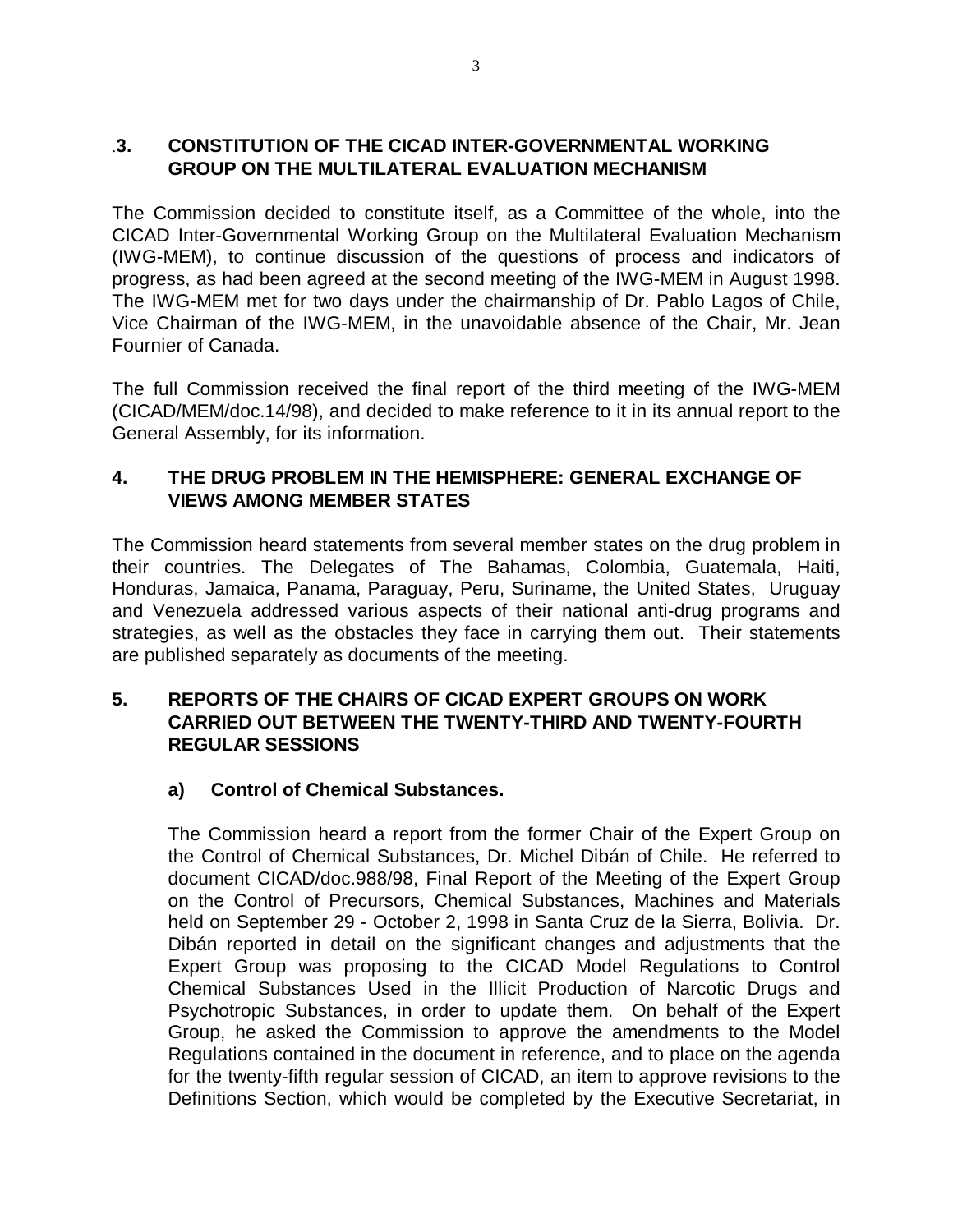consultation with the members of the Group in the coming months. In closing his report and his term of office as Chair of the Expert Group, Dr. Dibán thanked the members of the Group for their excellent work, and the Executive Secretariat for their untiring support. He also reported that the new Chair from Bolivia would be named by the Government.

The Commission thanked the Expert Group for their report and Dr. Dibán in particular for his leadership of this complex work. It decided to approve the amended Model Regulations, and to consider further the new definitions section at its next regular session.

#### **b) Alternative Development**

Mr. Arturo Ospina, Deputy Director of PLANTE, Colombia's alternative development program, presented the report on behalf of the Chair of the Expert Group on Alternative Development, Dr. Maria Inés Restrepo, who was unable to attend (document CICAD/doc.987/98). He also introduced document CICAD/doc.986/98, a directory of alternative development projects, which had been produced by the Executive Secretariat.

The Commission thanked the Expert Group for its work, and approved the report and the recommendations contained therein, with particular emphasis on recommendations 5, 11, and 12 on the need for participation of international financial institutions, increased funding and horizontal cooperation in the area of alternative development. The Commission further took note of the Expert Group's request that the MEM include alternative development indicators on the number of people who have been reinserted into the licit economy as a result of alternative development programs, and on the number of alternative development projects designed and implemented in a given country.

## **c) Money Laundering Control**

The report was presented by Mr. Zenon Biagosh of Argentina, chair of the CICAD Expert Group on Money Laundering Control (document CICAD/doc.990/98). The Commission expressed its appreciation for the report and for the proposed amendments to the Model Regulations concerning Laundering Offenses connected to Illicit Trafficking and other Serious Offenses. It decided to approve the report and the amended Model Regulations on a provisional basis, with the understanding that if member states made no comments of a substantive nature within the next thirty days, they would be definitively approved. However, if a member state raises a substantive objection or indicates that it requires more time to consider the matter, the report and the proposed amendments to the Model Regulations will be taken up by the Commission at its twenty-fifth regular session.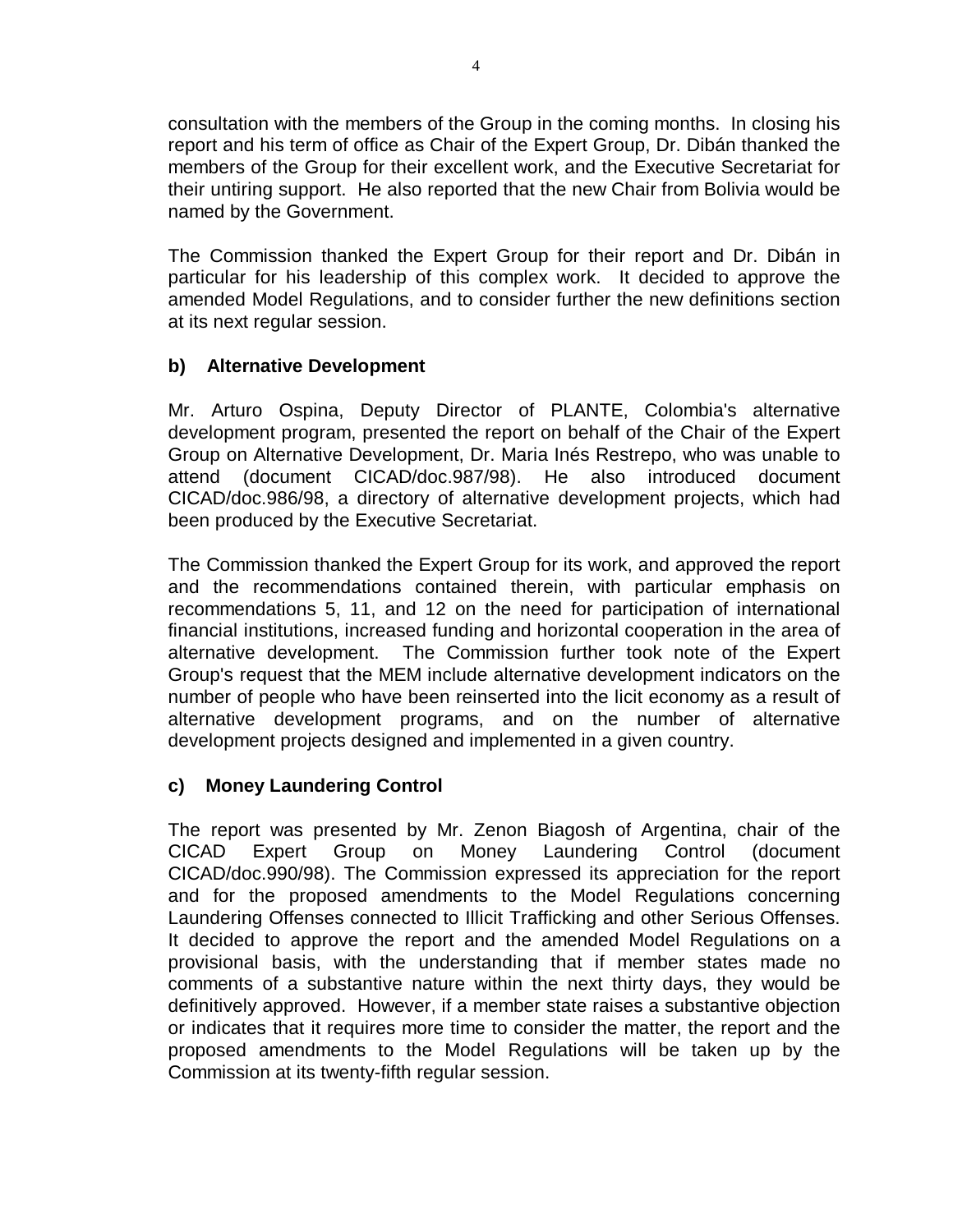#### **6. PRESENTATION BY THE UNITED NATIONS INTERNATIONAL DRUG CONTROL PROGRAMME (UNDCP) ON THE SPECIAL SESSION OF THE UN GENERAL ASSEMBLY AND PROGRESS IN IMPLEMENTING THE PLAN OF ACTION**

Mr. Aldo Lale Demoz, representative of the United Nations International Drug Control Programme (UNDCP), made a presentation on the results of the special session of the UN General Assembly on Drugs, held at New York in June 1998 (document CICAD/doc.1002/98). In the ensuing discussion, Delegates highlighted the high level of cooperation that exists between CICAD and UNDCP, as well as the joint activities being conducted.

# **7. INFORMATION AND ANTI-DRUG EFFORTS IN THE HEMISPHERE**

A panel discussion was held on *Options for Information Use, Organization and Transmission*, with the following panelists: Patricio J. Pastor-Howard, Information and Library Services, University of Chile; Gary W. Strong, Human and Computer Interaction Program, U.S. National Science Foundation; Ronald Cole, Oregon Graduate Institute (United States); Segundo Gustavo Ascacíbar Noblecilla, Prevention and Rehabilitation Unit, CONTRADROGAS (Peru); Pablo Lagos, Executive Secretary, National Council for the Control of Narcotics (Chile), and Alberto Scavarelli, Vice Minister of the Presidency of the Republic; and Head of the National Board for the Prevention and Control of Drug Trafficking and Abuse (Uruguay).

The Commission thanked the panelists for their presentations, and stressed the vital importance of information and statistical systems for the twenty-first century. It also emphasized the centrality of CICAD's efforts in information and data collection and distribution, and encouraged the Secretariat to move forward with all member states to consolidate a unified system.

## **8. FINANCING AND OPERATIONS OF THE CICAD EXPERT GROUPS**

The Commission considered a paper prepared by the Executive Secretariat (document CICAD/doc.983/98), on the financing and operations of the CICAD Expert Groups, and it decided to ask the Secretariat to redraft the paper taking into account the observations of member states during the debate; to circulate the redraft in order to receive further comments, and to submit a final paper to the twenty-fifth regular session of CICAD.

# **9. 1998 ANNUAL REPORT OF CICAD TO THE GENERAL ASSEMBLY OF THE ORGANIZATION OF AMERICAN STATES**

The Commission formed a Working Group, consisting of members of the Delegations of Colombia, Guatemala, United States, Canada, Argentina, Venezuela, and Uruguay, to consider CICAD's annual report to the General Assembly of the Organization of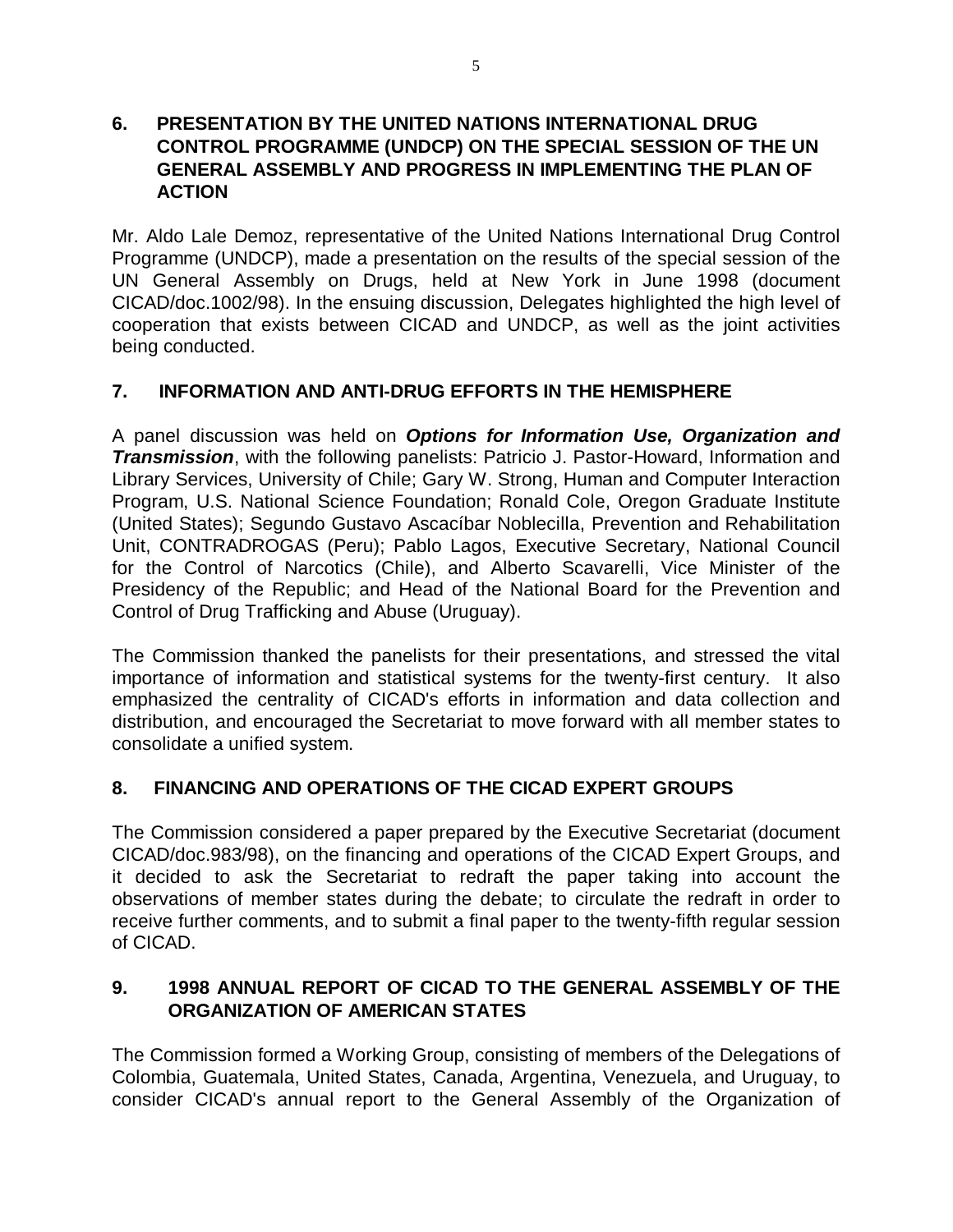American States (document CICAD/doc.981/98 rev.1). The Commission approved the report, as presented by the Chairman of the Working Group, Mr. Fernando Garcia Robles of Guatemala, and authorized the Executive Secretariat, in consultation with the Chair, to add any facts or events of importance that might occur between the twentyfourth regular session of CICAD and the end of the calendar year, to update the financial information to December 31,1998, and to make any minor stylistic changes that might be required. The Commission authorized the Chair of CICAD to submit the annual report to the General Assembly, in accordance with Article 19(g) of the CICAD Statute, along with a draft resolution containing the Commission's recommendations to the Assembly.

## **10. STATEMENTS BY PERMANENT OBSERVERS AND INTERNATIONAL ORGANIZATIONS**

The Delegate of France and the representative of INTERPOL made presentations on their cooperation with the countries of the hemisphere and emphasized their determination to strengthen their cooperation with CICAD. The delegate of INTERPOL announced that his organization could provide CICAD access to INTERPOL database.

## **11. IMPLEMENTATION OF THE ANTIDRUG STRATEGY IN THE HEMISPHERE - REPORT OF THE EXECUTIVE SECRETARIAT ON IMPLEMENTATION OF THE PLAN OF ACTION**

The report of the Executive Secretariat on the Plan of Action to implement the *Antidrug* **Strategy in the Hemisphere** (CICAD/doc.985/98) was circulated but, because of the press of time, the Commission decided not to discuss it at this session.

## **12. OTHER BUSINESS**

## **PLACE AND DATE OF THE TWENTY-FIFTH REGULAR SESSION**

The Commission decided to hold its twenty-fifth regular session in Washington, D.C. in the first week of May of 1999, in conjunction with the fifth meeting of the IWG-MEM. A draft agenda would be circulated by the Executive Secretariat, for comment by member states.

XXIVfinal.ing AH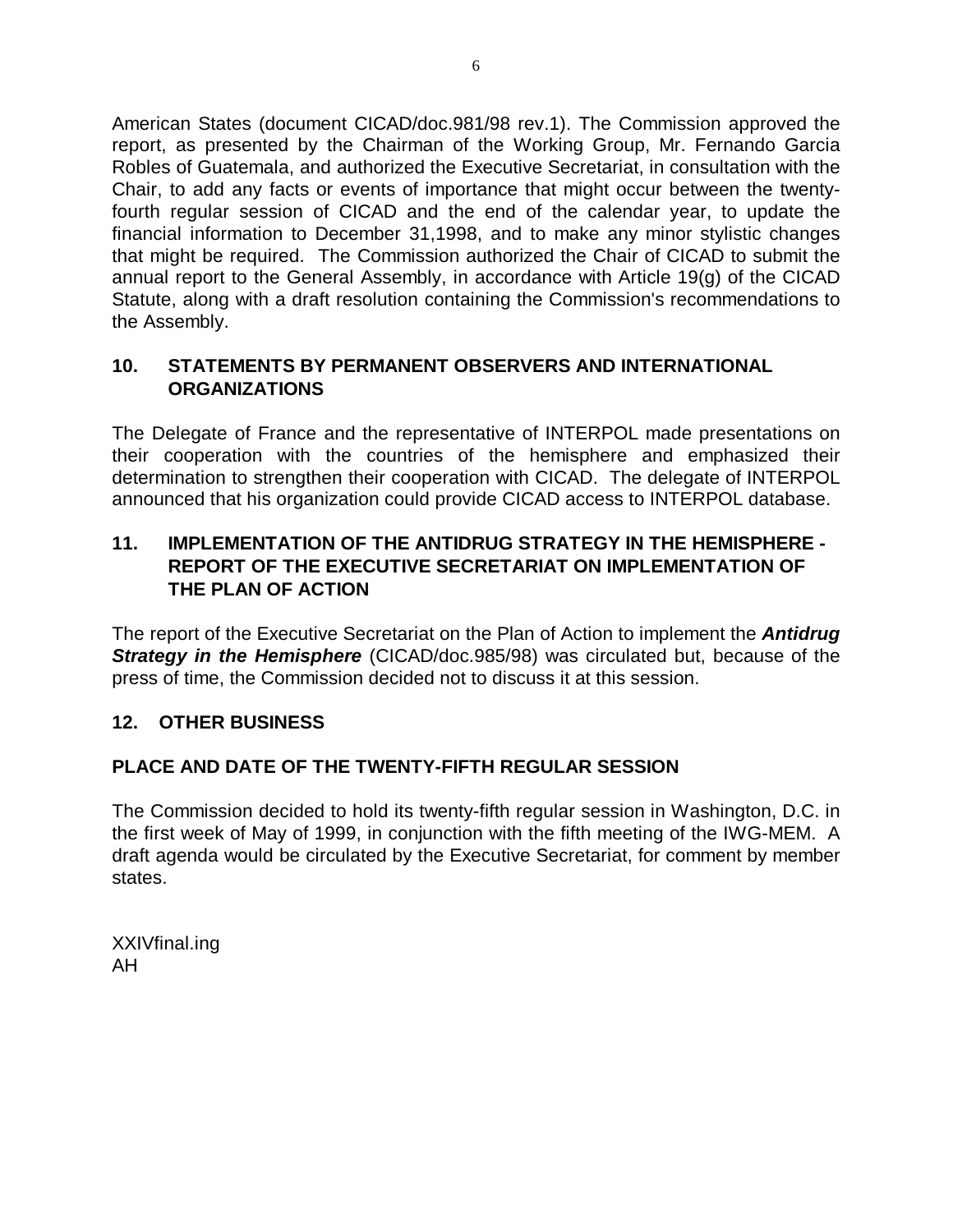#### **TWENTY-FOURTH REGULAR SESSION OEA/Ser.L/XIV.2.24 26-30 October, 1999 CICAD/doc.981/98 rev. 2 Tegucigalpa, Honduras**

 **Original: English** 

**ADDENDUM** 

**ANNUAL REPORT OF THE INTER-AMERICAN DRUG ABUSE CONTROL COMMISSION (CICAD) TO THE GENERAL ASSEMBLY OF THE ORGANIZATION AT ITS TWENTY-NINTH REGULAR SESSION**